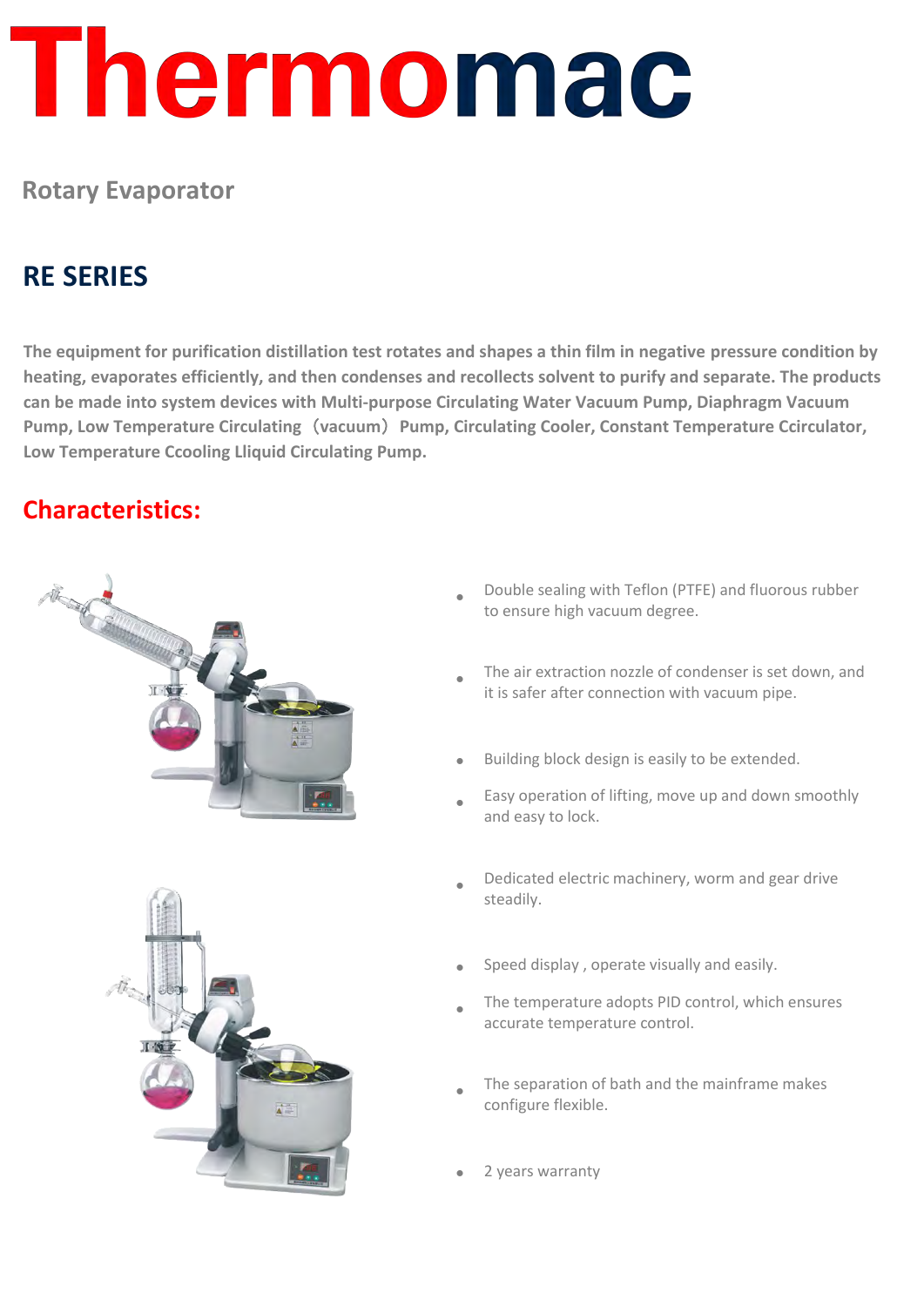## **Technical Specifications:**

| Model                      |                             | <b>RE1000V</b>                                         | <b>RE1000L</b>                |
|----------------------------|-----------------------------|--------------------------------------------------------|-------------------------------|
| Ambient temperature (°C)   |                             | $5 \sim 35$                                            |                               |
| Rotary speed (rpm)         |                             | $10 \sim 180$                                          |                               |
| Evaporating speed (ml/min) |                             | 20                                                     |                               |
| Achievable vacuum (Pa)     |                             | Below 3mmHg                                            |                               |
| Temperature range $(°C)$   |                             | Room temp $\sim$ 100                                   |                               |
| Temperature display        |                             | Keypad input Digital display                           |                               |
| Speed-setting              |                             | Knob setting, Digital display                          |                               |
| Power Supply (V/Hz)        |                             | 220/50                                                 |                               |
| Rotary motor(W)            |                             | 25                                                     |                               |
| Heater wattage (kW)        |                             | 1.5                                                    |                               |
| Condensing tube            | Type                        | Vertical type water refrigerating                      | Lean type water refrigerating |
|                            | Condenser (m <sup>2</sup> ) | 0.12                                                   |                               |
| Rotary bottle (L)          |                             | $0.5 \sim 2$                                           |                               |
| Collecting bottle (L)      |                             | $\mathbf{1}$                                           |                               |
| Vacuum sealing             |                             | Double sealing rings made of Teflon + Vinton materials |                               |
| Water Bath size (mm)       |                             | φ260×140                                               |                               |
| Water Bath volume(L)       |                             | 7.4                                                    |                               |
| Function of lifting table  |                             | Weight balancing Gliding elevating+ manual lifting     |                               |
| Elevating stroke (mm)      |                             | $100 + 150$                                            |                               |
| Dimensions(mm)             |                             | 560L×320W×660H                                         | 750L×320W×540H                |
| Weight (kg)                |                             | 9.5                                                    |                               |

# **Ordering Information:**

| Code        | Description                                                                                                                                   |  |
|-------------|-----------------------------------------------------------------------------------------------------------------------------------------------|--|
| 004-001-001 | Presented as a set with the user manual, warranty, vacuum seal ring, water bath,<br>glass material set, adjusting screw and cross screwdriver |  |
| 004-002-002 | Presented as a set with the user manual, warranty, vacuum seal ring, water bath,<br>glass material set, adjusting screw and cross screwdriver |  |